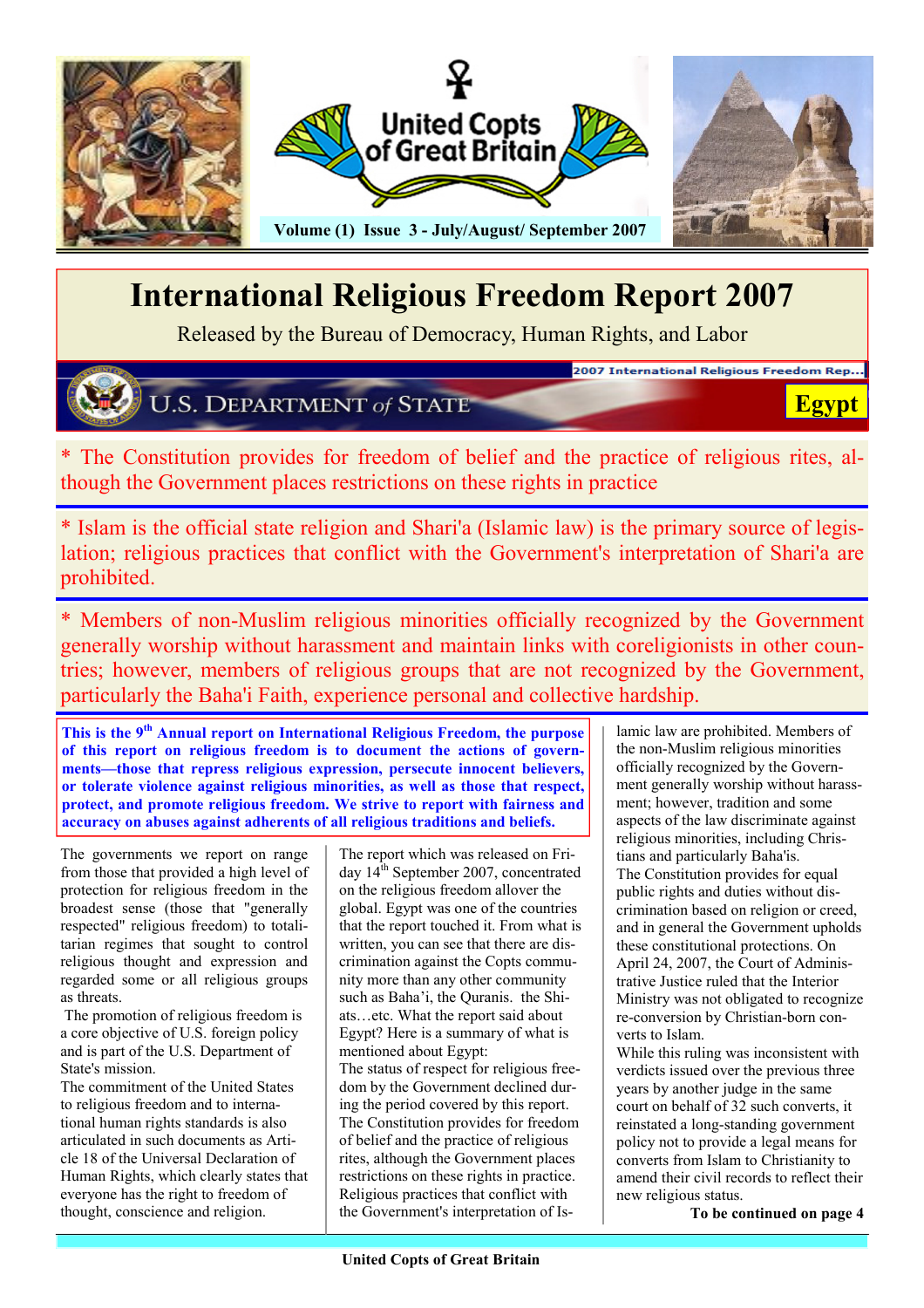



# Why It's So Hard to Win?

### By Victor Davis Hanson

Is it five or ten or fifteen — years that are necessary to win wars of counterinsurgency such as Iraq? By now, Americans are well acquainted with such warnings that patience — along with political and economic reforms, not just arms — defeats guerrillas

In these messy fights, Western nations can't, for both practical and moral reasons, use the full advantages of overwhelming arms against terrorists that hide among civilians. Such conflicts are fought far from home for perceived long-term security interests, rather than the immediate survival of the United States. And when the rising cost in blood and treasure cannot be easily explained, restive voters often give up rather than insist on eventual victory. For confirmation of that fickleness, recall the summary Western withdrawals from Algeria, Vietnam, Lebanon, and Mogadishu.

True, in our occasional despair over the bad times in Iraq, we should remember that ultimately the United States defeated the Philippine insurrectionists (1899–1913), the British won in the Malaysia uprising (1948– 60), and, by 1971, the Americans had finally, after nine years, gotten counterinsurgency right in Vietnam before funds were cut off.

So what factors in the 21st century now determine whether a Western nation can still succeed in wars not to their liking?

First, there is the degree to which terrorists can obtain weapons sophisticated enough to kill well-protected soldiers of a far more affluent society. That requisite need not mean parity with the arsenal of the more advanced nation, but rather only the ability to nullify much of its technological superiority.

The terrorist always scores points when his cheap, workmanlike weapons triumph over high-tech gadgetry

— think of simple rocket-propelled grenade rounds blowing apart a \$2 million Blackhawk helicopter, or simple, imported roadside bombs still immune to the countermeasures dreamed up by a Pentagon task force.

In the past, the ability of insurrectionists to get their hands on Western weaponry required physical proximity to Westerners. But now in a globalized marketplace where profit trumps ideology and distance has collapsed, successful killers in the Middle East may need only a petro-rich patron, a mail-order catalog, and an overnight-shipping account. The Israelis learned that lesson well enough in the recent Lebanon conflict when they encountered Hezbollah militiamen wearing jeans but also outfitted with sophisticated, off-the-shelf night-vision goggles, body armor, hand-held rockets, and computer-tracking software.

Second is the enemy's desire and ability to kill the requisite number of Westerners in sufficiently savage fashion — hanging their corpses on a bridge or executing them on the internet — to cause large-scale demoralization on the home front. Savagery is a force multiplier: the more horrific the carnage on the suburban televisions of America, the better.

Losses, and the nature of how they are inflicted, are more critical even than the duration or financial cost of these new wars.

Few worry that we have had American troops in the Balkans for nearly a decade — simply because they are not dying or being tortured on the internet.

Nihilism is likewise a terrorist plus. Traditional doctrine insists that blowing up Muslims at an Islamic funeral or beheading innocents will eventually turn the populace against such nightmarish terrorists. Perhaps. But in the short term, such grotesqueries may sooner turn off a refined Western public whose support is critical for the continuation of the war.

The more likely response is no longer, "We must defeat such savage bullies," but rather, "Why would we want anything to do with a society that produces such monsters?"

Third, there is the problem of new global communications — another advantage for insurgents who want to exhaust the West. It is often said that had the weeks in the hedgerows after D-Day (June to late July 1944) or the Battle of the Bulge (December 1944 to January 1945) been televised each hour on CNN or Fox with real-time email and cell phone communications with beleaguered soldiers in the field — we would never have won either battle.

Both victories saw horrific casualties as a result of intelligence failures and sheer incompetence, but our culpable generals counted on enough of a window of public ignorance to rectify their mistakes and continue the battle.

None of these developments means that we won't win in Iraq, stabilize the nascent democracy there, and help bring prosperity to the heart of the Middle East.

But we should accept that in a world of increasing Western material comfort, it is becoming far harder for postmodern societies like the United States and Europe to fight ever more premodern foes.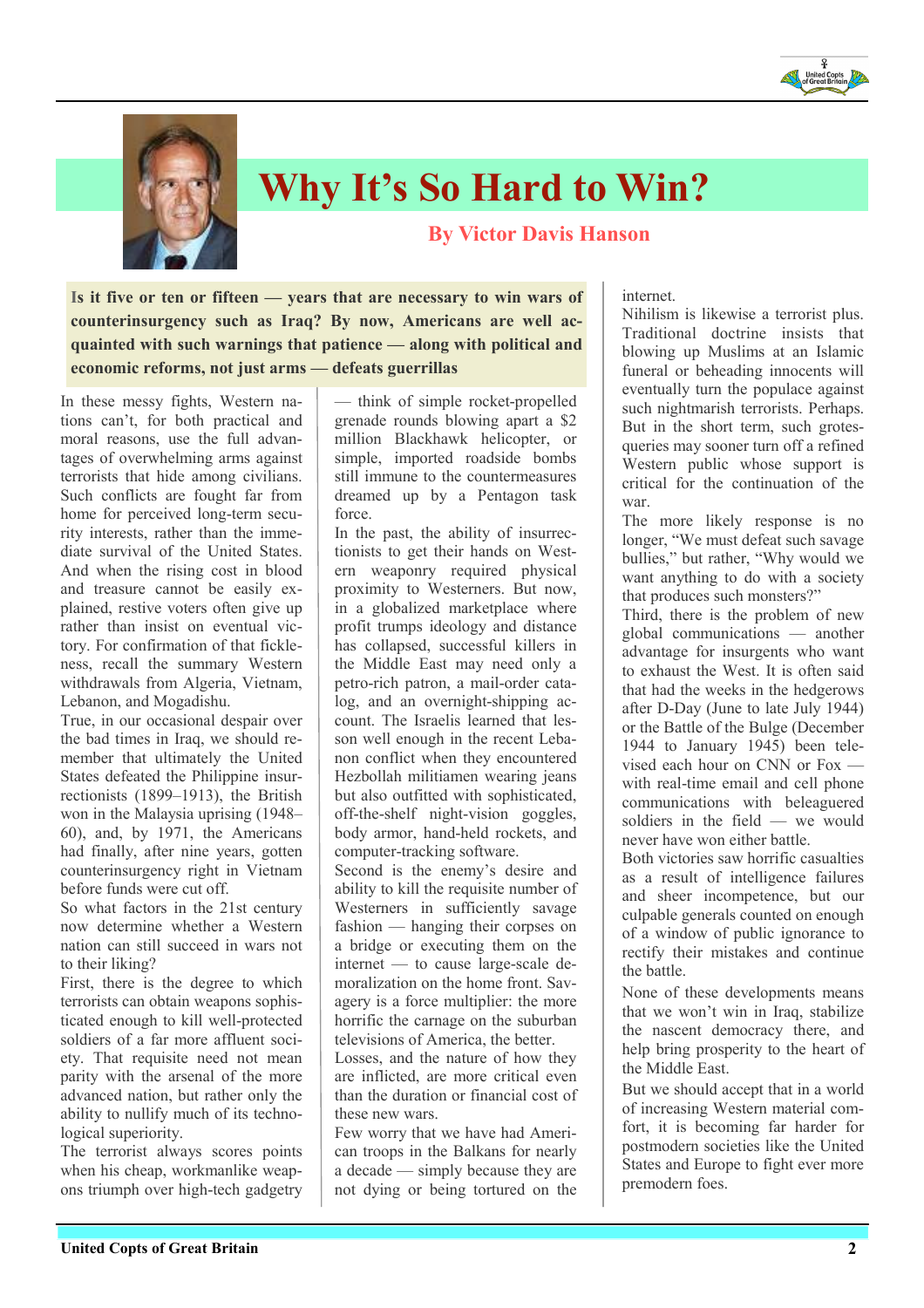

# The use and abuse of The Egyptian Penal Code 98 H

### By : Dr. Ibrahim Habib

In all democratic counties, laws are devised for ALL citizens equally, but in our beloved Egypt the government never fail to amaze , is always able to find reasons for a "special case".

 When you look at the Egyptian Penal Code 98 H, "which is suppose to protect against Despising Heavenly Religions, presumably the three Abrahamic religions, i.e. Judaism, Christianity and Islam" application by police and judiciary you will be surprised how this "law" is abused and used for travesty of justice.

 This notorious article of the Criminal Law imprisons any persons who is convicted under this law to between 6 months and 5 years and fined between 500 and 1000 Egyptian pounds

 The application of this law is an example of the Egyptian government ability to twist facts and use double standards. The legal basis of the administration of justice should be to dispense it to all citizens in equal measures. The symbol of justice is usually a blindfolded person.

 Needless to say, since the time of the "late" president Sadat, i.e. from the early seventies till now, the abuse of Jewish and Christian religions has been the "Standard". Levels of abuse varied between the customary cursing of Jews and Christians from the mosques minarets loud speakers 5 times a day to a lengthier session of curses during Friday prayers which the Imam seems to gloat in it and seems to exact a revenge on Christians which gives it a special taste, to pleading with god "to orphan of the Jews and the Christian children and to widow Jewish and Christian wives to humiliate Jews and Christians and to make Muslims triumph over them" to programs like "Nor ala Nor" by Ahmed Faraag, to the books which fill the pavements of Egyptian cities and towns claiming "50,000 mistakes in the bible" "Christians and Jews tampered and changed their scripture" "Barnaba Gospel predicted the arrival of Prophet Mohammed", books written by unknown figures to books by famous scholars like the Shiek Abel-Halim Mahmood Al-Eman Bellah "Believing in Allah" in which he says that it is the duty of Muslims to despise and humiliate Christians and Jews to compel them to enter into Islam to tapes of the famous Sheik Sharawy mocking the Jewish and Christian faith and making fun of Christians "eating dough and saying the it is the body of Christ" and that "Christians are polytheists believing in 3 gods" etc. all this has and still going on under the nose of the Egyptian police, State Security police and judiciary for over 35 years with no case for persecution or even a hint at it.

 This year, the highest sales in the Annual Cairo Book Fair was in Islamic religious books, a lot of them attack Christian



or Jewish faith, Sheik Abu-El-Islam Abdallah had a wing in his name devoted in its entirety to

attack and despise Christian and Jewish faith. Columns of national newspapers are devoted to people like Zaghlol El-Nagar, Mohammad Emarah and a like.

 On the 8th August 2007 Dr Adel Fawzi and Mr Peter Ezzat, both members of Canadian based Human Rights organisation MECA were arrested in Cairo, they were kept the first 36 hours without food or drink, were imprisoned in a cell 1.75cm x 1.75 cm, were allowed out of the cell one hour per day and kept inside this suffocating tight space for 23 hours/day, their incarceration for 15 days at a time has been renewed twice the charge seems to be in the area of "Despising Heavenly Religion", why the Egyptian government suddenly remembered this law to be applied against the 2 Christians who committed no crime and choose to turn a blind eye to hundreds or probably thousands of Muslims who abused "Heavenly Religions other than Islam" for decades. Would not it be better to call it the law which protects against despising Islam?

 It seems the government, after more than three decades of flirting with Radical Islam is now so worried that genie who got out of the lamp, seem to has grown to an extent is has become impossible to squeeze it back to the lamp, a crack down started to take place, arresting some Christian Human Rights activists and sentencing them, seemed to be a way out to calm down the radicalised Muslim population in Egypt. So, are innocent Christians going to pay the price for the government mistakes and its inability to learn from history?

### Join and support UCGB

#### To Join the United Copts of Great Britain Write to :

E-mail: info@unitedcopts.org

#### Or log on http://www.unitedcopts.org/content/ view/391/118/

And fill the form Or speak to Tel: 07976710729

To Support United Copts of Great Britain: You can fill in the Standing Order attached or log on: http://www.unitedcopts.org/images/ stories/pdf/ucgb%20standing%20order.pdf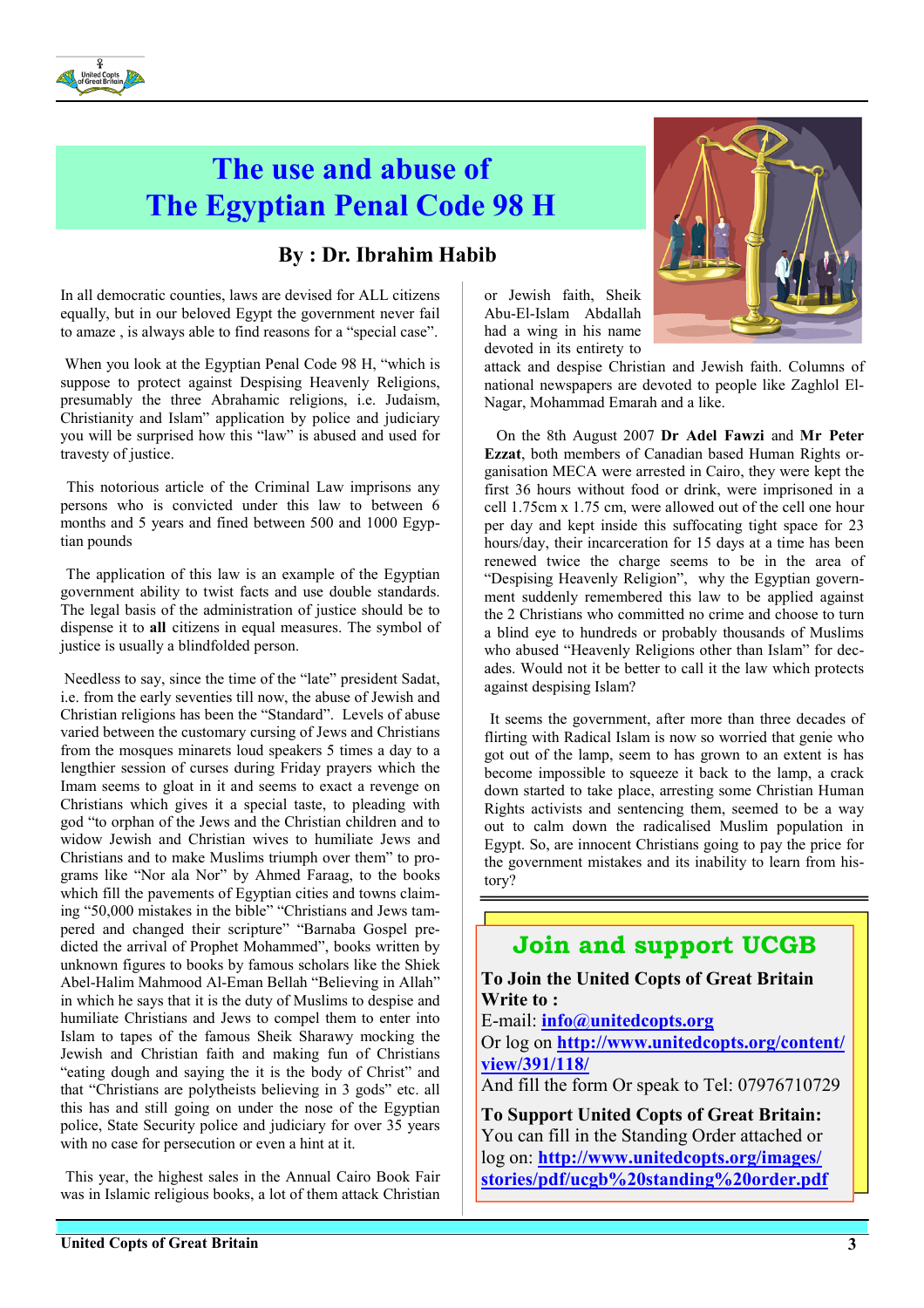

#### Continuation from page 1

Despite presidential decrees in 1999 and 2005 to facilitate approvals for church repair and rebuilding, many churches continued to encounter the same difficulties as in previous years in obtaining permits.

In May and June 2007, officials of the State Security Intelligence Service (SSIS) arrested five members of "the Quranis," a small group of Muslims who seek to rely largely, if not exclusively, on the Qur'an as the only authoritative source for Islam. They were subsequently charged with "denigrating religions."

One detainee reported that he had been

beaten and threatened with rape by an investigator of the SSIS. Sources close to Bahaa al-Accad, a convert from Islam to Christianity who was detained for 25 months without charge, reported that his personal security was threatened by officials of the SSIS following his April 28, 2007 release. On February 22, 2007.

Abdel Karim Nabil Suleiman, whose blog entries had contained stronglyworded critiques of the practice of Islam and Al-Azhar's Sunni Muslim orthodoxy, was sentenced to three years in prison for "denigrating Islam." In December 2005 the President decreed that permits for church repair and

rebuilding, previously requiring his approval, could be granted by provincial governors. The Government announced that the purpose of this was to reduce delay. However, despite the 2005 decree, as well as a previous presidential decree in 1999 to facilitate approvals, many churches continued to encounter the same difficulties in obtaining permits. The central Government continued to control the granting of permits for construction of new churches. Christians are dispersed throughout the country, although the percentage of Christians is higher in Upper Egypt and some sections of Cairo and Alexandria .

# US: Saudi Arabia failing to stop terrorism funding



Six years after 9/11, the US Treasury Department admitted that much remains to be done in order to stop terrorism financing at its source, something we've been advocating for years.

"If I could somehow snap my fingers and cut off the funding from one country, it would be Saudi Arabia," said Stuart Levey, the US Treasury Under Secretary for Terrorism and Financial Intelligence, during an interview to ABC News.

No one identified by the United States and the United Nations as a terror financier has been prosecuted by the Saudis, Levey said, adding that "When the evidence is clear that these individuals have funded terrorist organizations, and knowingly done so, then that should be prosecuted and treated as real terrorism because it is".

The Saudi Foreign minister dismissed Levey's comment by stating that "We hear every now and then that the kingdom does not do enough. But when we meet with officials, they thank us for our efforts to combat terrorism…They describe the programme we are implementing as one of the most effective on the international scene to confront terrorism, be it on the security or material fronts."

Indeed, in August 2003, Saudi King Abdullah stated that "whoever harbors a terrorist is a terrorist like him,

whoever sympathize with a terrorist is a terrorist like him and those who harbor and sympathize with terrorism will receive their just and deterrent punishment". But Saudi Arabia, labelled the "epicenter" of terrorism financing by a US official, has demonstrated a poor record in identifying, investigating and blocking assets, and cooperating with foreign investigations on terrorism financing. The latest summary on "Initiatives and actions taken by the Kingdom of Saudi Arabia to combat terrorism", dated December 2006, reflects that in a three-year period the Saudi authorities have been unable to locate and freeze a single



additional bank account since 2003.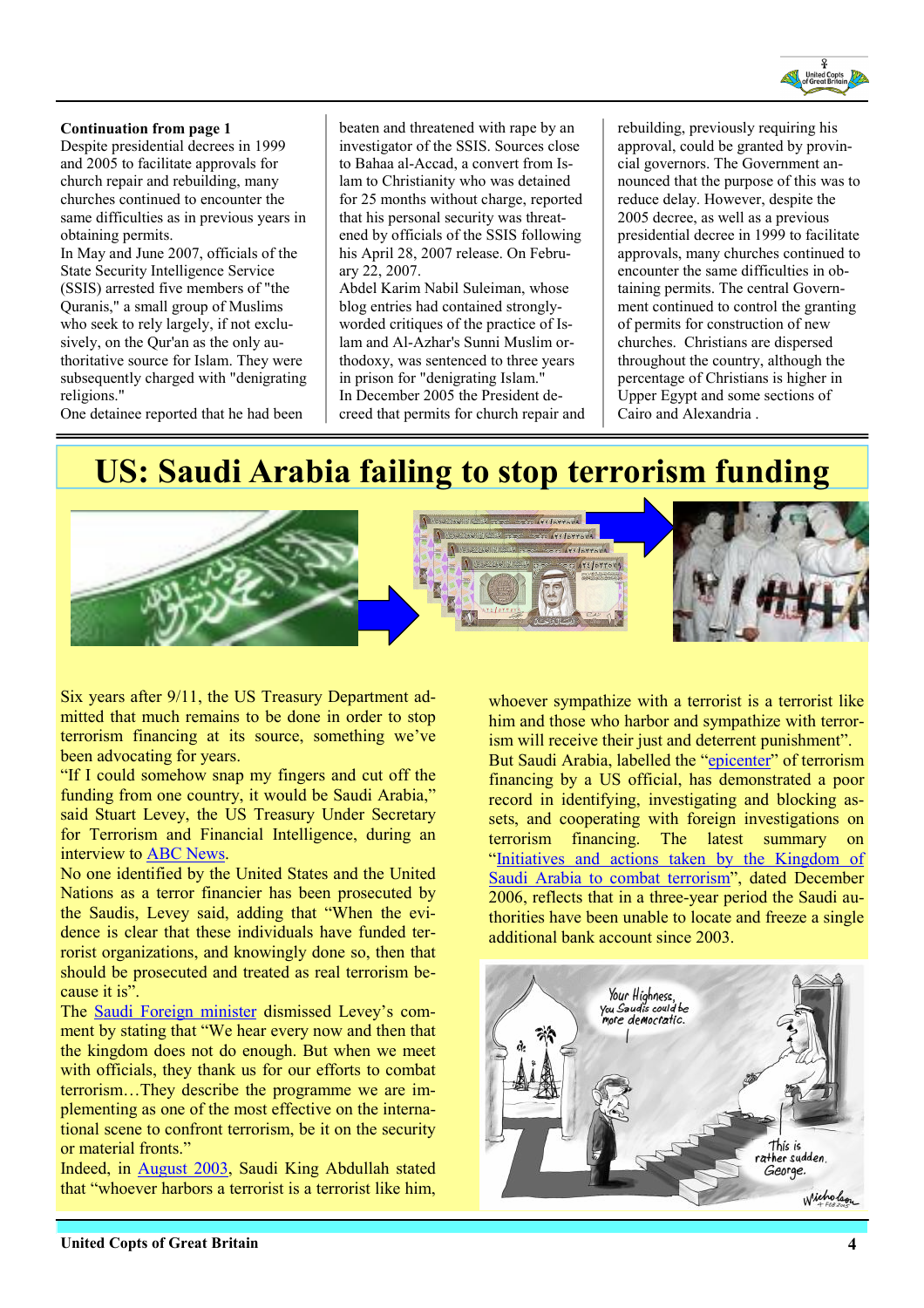

### Egyptian Christian Convert Vows Not to Give Up

The case of Mohammad Hegazi, young Egyptian converted to Christianity, who wishes to be legally recognized as such, has opened a new debate in the Islamic world on conversions, which are often seen as acts of apostasy that merit death. What has emerged is a veritable obsession in Islam for personal conversions, this religion having been reduced more to an ethnic and sociological submission. There is even talk of a plan to convert Europe and the world to Islam, to which European governments are giving a hand.

Death threats, his family's renunciation of him, and condemnation from most of Egypt have not deterred Christian convert Mohammed Ahmed Hegazy from pursuing his historic case to seek official recognition for his conversion from Islam to Christianity.

"I know there are fatwas (religious edicts) to shed my blood, but I will not give up and I will not leave the country," said 25-year-old Hegazy to The Associated Press from his hideout last Thursday.

Hegazy has been in hiding -- often sleeping in different places each night - - since Muslims threatened to kill him for leaving Islam.

The Christian convert is currently suing Egypt for rejecting his earlier application to officially change his religion on his identification papers.

His wife, Katerina, who is also a Christian convert, is four months pregnant with their son. Hegazy said that his unborn son is the inspiration for wanting to officially change his religion.

"My wife is pregnant. I want my son to be born within my own religion and for the fact that he is Christian to be written on official papers," said Hegazy, according to Agence France-Presse.

In Egypt, a child's registered religion is based on the father's official faith. As a result, Hegazy has to change his religion to Christianity in order for his son to be raised openly as a Christian and be able to enroll in Christian religious classes at school, wed in a church, and attend church services openly without harassment.

Hegazy converted to Christianity nine years ago and attended church in his hometown of Port Said in northeastern Egypt.

"I started readings and comparative studies in religions," he said to AP. "I found that I am not consistent with Islam teachings. The major issue for me was love. Islam wasn't promoting love as Christianity did."

Since filing the petition in early August, Hegazy has gone through three lawyers with the first lawyer Mamdouh Nakhlah dropping the case after allegedly receiving death threats, according to Compass Direct News.

However, the lawyer said at a press conference that he did not want to cause greater division in the country and blamed Hegazy for not giving him the proper paperwork proving Egyptian officials rejected his application.

Meanwhile, the Orthodox Coptic Church -- Egypt's largest Christian tradition -- has distanced itself from the controversy.

"There is no link between the church and the Hegazy affair," said Father Marcos, a bishop close to Pope Shenouda III, according to the Middle East Times on Tuesday.

There is no law in Egypt banning conversion from Islam, but the country's Muslims look upon apostasy very negatively with some even calling for punishment by death.

Hegazy said he was detained and tortured by Egyptian police for three days after they found out about his conversion, he told AP. He was again arrested in 2001 after he published a book of poems criticizing the country's security services.

Hegazy's case has put the media spotlight on the inequality of religious conversion in Egypt. Although it is close to impossible for Muslims to legally change their status to Christianity, Christians are free to convert to Islam. Between 2000 and 2006, some 7,000 Christians legally became Muslims, according to a statement last year by Egypt's top Muslim cleric, the Grand Imam of Al-Azhar, Sheikh Muhammad Sayed Tantawi.

Egypt's population of 80 million is



composed of about 90 percent Muslims and only about 10 percent Christians. Although the percentage of Christians in Egypt is small, it represents the largest Christian population in the Middle East.

In September, the country will confront another convert case when Egypt's Supreme Court hears the case of 12 former Coptic Christians who want to legally revert back to Christianity.

By Ethan Cole—Christian Post

#### Death at the apostate Two different views

The Grand Mufti of Egypt, Dr Ali



Gomaa, Egypt's highest religious authority, stated to the Washington Post last June that apostasy "should not" be punished by death, eliciting numerous reactions

from Al-Azhar. After many people expressed their approval for a death sentence, he retracted in a confused matter and his stance is still today unclear. On the surface, he wanted to reassure the West by using ambiguous wording, like the one that goes: "Apostasy is to be punished when it represents fitna or when it threatens the foundations of society."

Suad Saleh, Muslim judge and dean of the Faculty of Islamic Science at Al-Azhar University, has stated: yes, in matters of faith



there is no compulsion, but Hegazi is spreading propaganda and thus the law must be applied. The judge advises that the apostate be given 3 days to repent and reconvert to Islam (istitâbah), then "apply the law" (i.e. execution).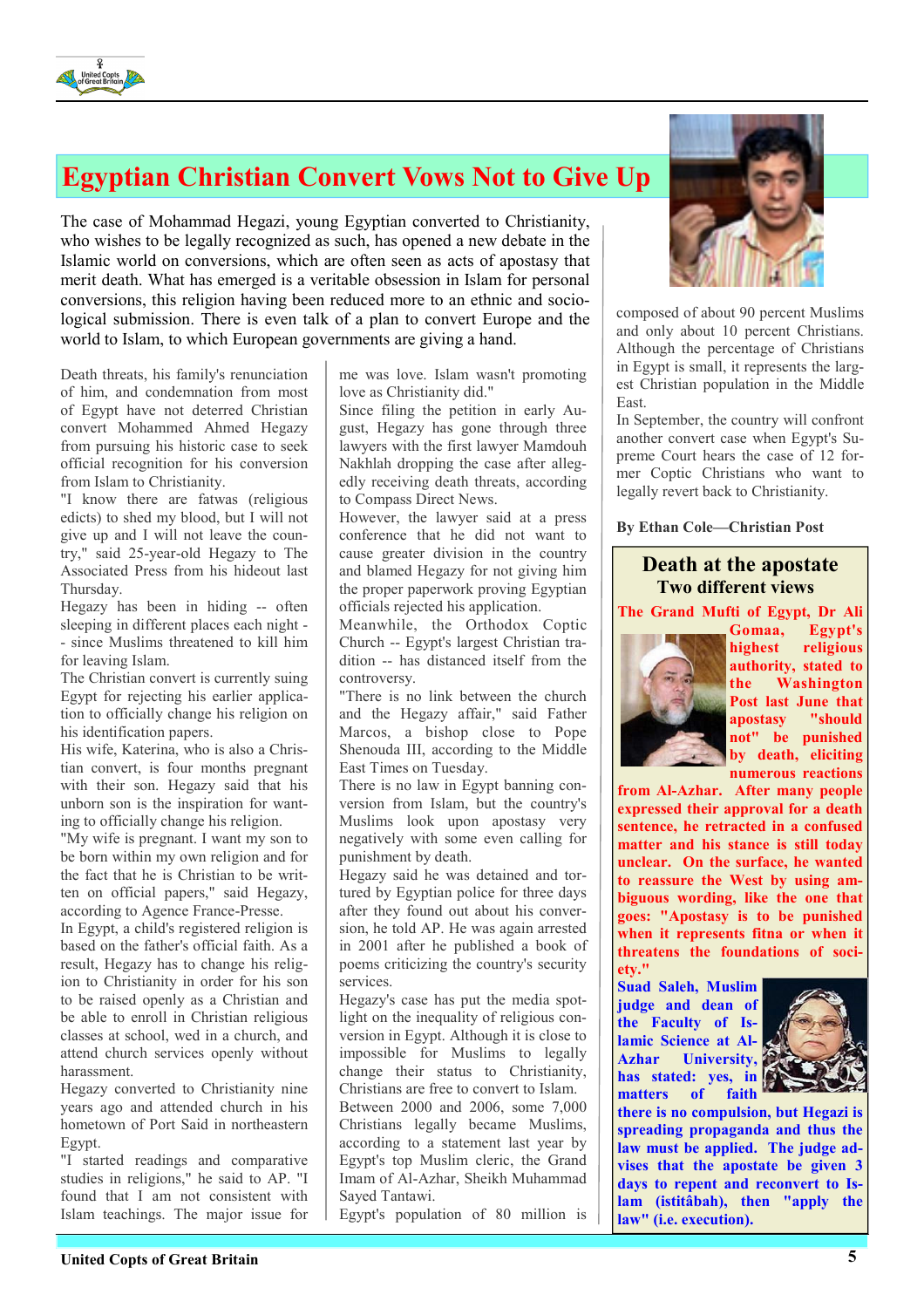



## The Moslem Brotherhood, Political Islam and Democracy

Conference on Religion and Democracy Mansfield College, Oxford— 10-12 September 1999 Paper presented by



Sherif Hetata Nawal al Saadawi

The Moslem Brotherhood was founded in 1924 by Hassan al-Banna, a school teacher who studied in Al-Azhar University and Dar al-Ouloum the college from which teachers of Arabic graduated. He started his "da'awa" or preachings in the city of Ismaileya head quarters of the Anglo-French Suez Canal Company and advanced command of the British occupational forces. This detail indicates its close links with colonial circles right from the start.

In 1932 the headquarters of the Muslim Brotherhood were moved to "Helmeya al Guedida" a populous district in Cairo. Its third congress held in 1935 laid down the basic tenets of the movement. The Moslem Brotherhood was described as "The Islamic Movement" meaning that only those who belonged to it could be considered "real" Muslims, that it was the only authentic representative of Islam, thus denying all other institutions or movements their true Islamic character.

It was declared a social non-political organization but its members were not allowed to adhere to any other organization, a ruling clearly in contradiction with its alleged nonpolitical aims. It did not seek to define a clear platform or program apart from the general principles of Islam, and the need for a moral reform of society. This left the supreme guide Hassan al Banna free to decide on all matters without making him accountable for any decisions he might take. It also meant a blind obedience and submission on the part of all members to his directives and commands.

During the Second World war the Brotherhood grew rapidly and by the year 1940 had over two million members and two thousands branches scattered all over the country, an armed militia, 10,000 mosques partially, or wholly under its control, a network of social services including, clinics, hospitals and schools as well as hundreds of small or middle size economic enterprizes run by its members, including printing presses, publication houses and a newspaper.

This rapid expansion of its activities was facilitated by several factors. The economic difficulties faced by people during the Second World War, and the social unsecurity in a changing situation encouraged many people especially belonging to the lower and middle classes in society to seek refuge in a religious movement. The British colonialists were perceived as the main cause of the worsening situation, of inflation, and rising prices.

The rhetoric of the Muslim Brotherhood against these "foreigners" won support for their cause. On the other hand the colonialists did not consider this religions movement as a threat. On the contrary it could be used as an instrument when the need arose as a fundamentally autocratic force replacing nationalism with Islam, of democracy with blind obedience. and unification with religious strife. Right from the start the British occupation forces, the palace, the Egyptian police and successive governments with the exception of the Wafd (the main secular democratic and national party of the people) encouraged the movement and gave it financial as well as other forms of support.

In 1946 at the university and schools

the Muslim Brotherhood countered the slogans raised for national independence and democracy by a broad front including most of the political parties, student organizations and Trade Unions, women's groups and cultural clubs with slogans against alcohol, "material values" and moral corruption. People they said should obey their ruler King Farouk and worship Allah. "Allah is great" was their battle cry and to impress this on people's minds they beat up those who did not agree with them with iron chains and long curved knives called "gazelle horns".

By 1945 the Brotherhood had built up an armed militia of 47,000 young men who sometimes paraded through the streets of cities with lighted torches in a show of force. In 1948 just before the movement was disbanded this "militia" called "boy scouts" had reached 75,000 with a well-organized core command, training camps and weapon stores.

To understand the "ideology" of this movement. It might be appropriate to quote some of the ideas formulated by Hassan al Banna at the time.

- Science and art have progressed. Riches have grown and the land has become greener, attractive to the eyes. But does that mean that we know peace when we lie in our beds, and that the tears have ceased to drop from our eyes.

- Foreign legislation has not solved any of our problems. These can only be solved if we apply "Shariat" (religious jurisprudence).

- All parties should be abolished. The struggle between parties is a negative thing. We have only one leader and he is the Prophet.

To be Continued on Page 7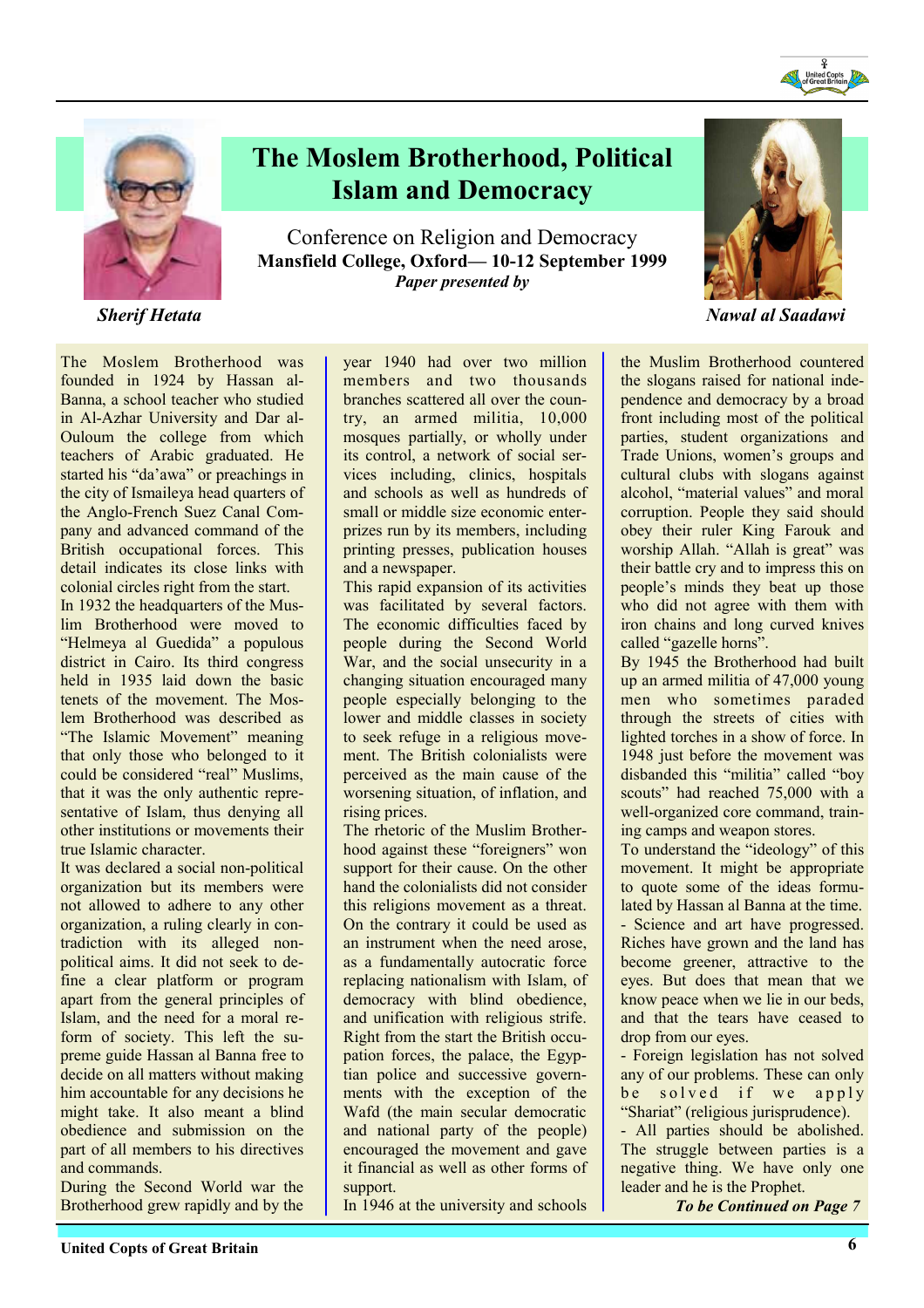

### News .. News .. News .. News

### Qaeda urges cartoonist death, threatens Swedish firms

The head of an al Qaeda-led group in Iraq has offered a \$100,000 reward for the killing of a Swedish cartoonist for his drawing of Islam's Prophet Mohammad and threatened to attack major Swedish companies.

Abu Omar al-Baghdadi, leader of the self-styled Islamic State in Iraq, also offered \$50,000 in an audiotape posted on an Islamist Web site to anyone who killed the editor of the newspaper that published the drawing by Lars Vilks. "The award will be increased to \$150,000 if he were to be slaughtered like a lamb. "We know how to force them to withdraw and apologies, and if they don't, they can wait for our strikes on their economy and giant companies such as Ericsson, Volvo, Ikea…." The spokesman for Sweden's prime minister, declined to comment on what he said was "police business".

The newspaper published the image, depicting the head of the Prophet on the body of a dog, in what it called a defense of free speech. (Source: Reuters)

### Underage Coptic girls disappear

Last February officials for the first time placed a figure on the number of disappearing Coptic women. The report of the National Council for Human Rights declared it had received 32 complaints of missing young Coptic women during the nine-month period from March to December 2006. And these were only the cases brought to the attention of the council; the actual figures are horrifying.

A case in point is the recent disappearance of 17-year-old Injy Atef of Assiut whose father shuttled from Assiut in Upper Egypt to Cairo to Mansoura in the North Delta on rumours that his daughter may have been spotted there. All the while the police was uncooperative and, even worse, downright hostile. To date, Injy has not been found, neither have the large majority of girls who disappeared. All the parents, the Coptic community, and rights activists ask for is that the girls be found and returned home.

#### Continuation of page 6

We should refuse all Western ideas including democracy. All our ideas should come from Islam. However we can take certain things from the West but only in the following areas:

\*Administrative systems.

- \*Applied sciences.
- \*Communications. \*Services.
- \* Hospitals and drug stores.

\*Industry, animal husbandry, agriculture, and environmental production.

\*Nuclear energy for peaceful purposes.

\*Urban planning, construction, housing and traffic flow.

\* Energy.

Apart from this we do not need any thing. Islam includes all things.

- Islam is worship and leadership, religion and state, spirituality and action, prayer and militancy (holy struggle), obedience and ruling, Koran and Sword. All these are inseparable dualities.

- Our system of government should be the Caliphate. It is the only system acceptable to us. It combines political and religious rule in the Calyph with no separation.

### Bishop Nazir-Ali warns that Muslims who convert risk being killed

One of the Church of England's most senior bishops is warning that people will die unless Muslim leaders in Britain speak out in defence of the right to change faith.

Michael Nazir-Ali, the Bishop of Rochester, whose father converted from Islam to Christianity in Pakistan, says he is looking to Muslim leaders in Britain to 'uphold basic civil liberties, including the right for people to believe what they wish to believe and to even change their beliefs if they wish to do so'. Some Islamic texts brand Muslims who convert to other faiths as 'apostates' and call for them to be punished. Seven of the world's 57 Islamic states - including Iran - impose the death penalty for conversion.

Now Ali, expressed his fears about the safety of the estimated 3,000 Muslims who have converted to other faiths in **Britain** 

'It is very common in the world today, including in this country, for people

who have changed their faith, particularly from being Muslim to being Christian, to be ostracised, to lose their job, for their marriages to be dissolved, for children to be taken away,' Ali said. 'And this is why some leadership is necessary from Muslim leaders themselves to say that this is not what Islam teaches.'

The bishop warns that Muslims who switch faiths in Britain could be killed if the current climate continues.

In 2004, Prince Charles asked British Muslim leaders to renounce laws of apostasy and the death sentence for converts in Islamic countries, but no public statement was ever made.

Dispatches obtained Islamic texts sold in Britain that say the punishment for apostasy is death - according to all four schools of Islamic jurisprudence. One text called for Muslims to cut off the head of those who reject Islam.

A poll of more than 1,000 British Muslims, conducted by the Policy Exchange thinktank this year, found that 36 per cent of Muslims aged between 16 and 24 believe



those who convert to another faith should be punished by death.

Sheikh Mogra, a senior member of the Muslim Council for Britain, told Dispatches: 'We live in a country where we respect people's choices. It is not right for any British Muslim to harm in any way whatsoever; to bully them, to intimidate them, to threaten them, is all against Muslim law.'

One convert interviewed for the programme told how his local Muslim community in Bradford closed ranks against him after he switched to Christianity. 'They told me categorically had I been in an Islamic country - Pakistan, Middle East - that they would actually be the first to chop off my head,' he said. **Source : The Observer**